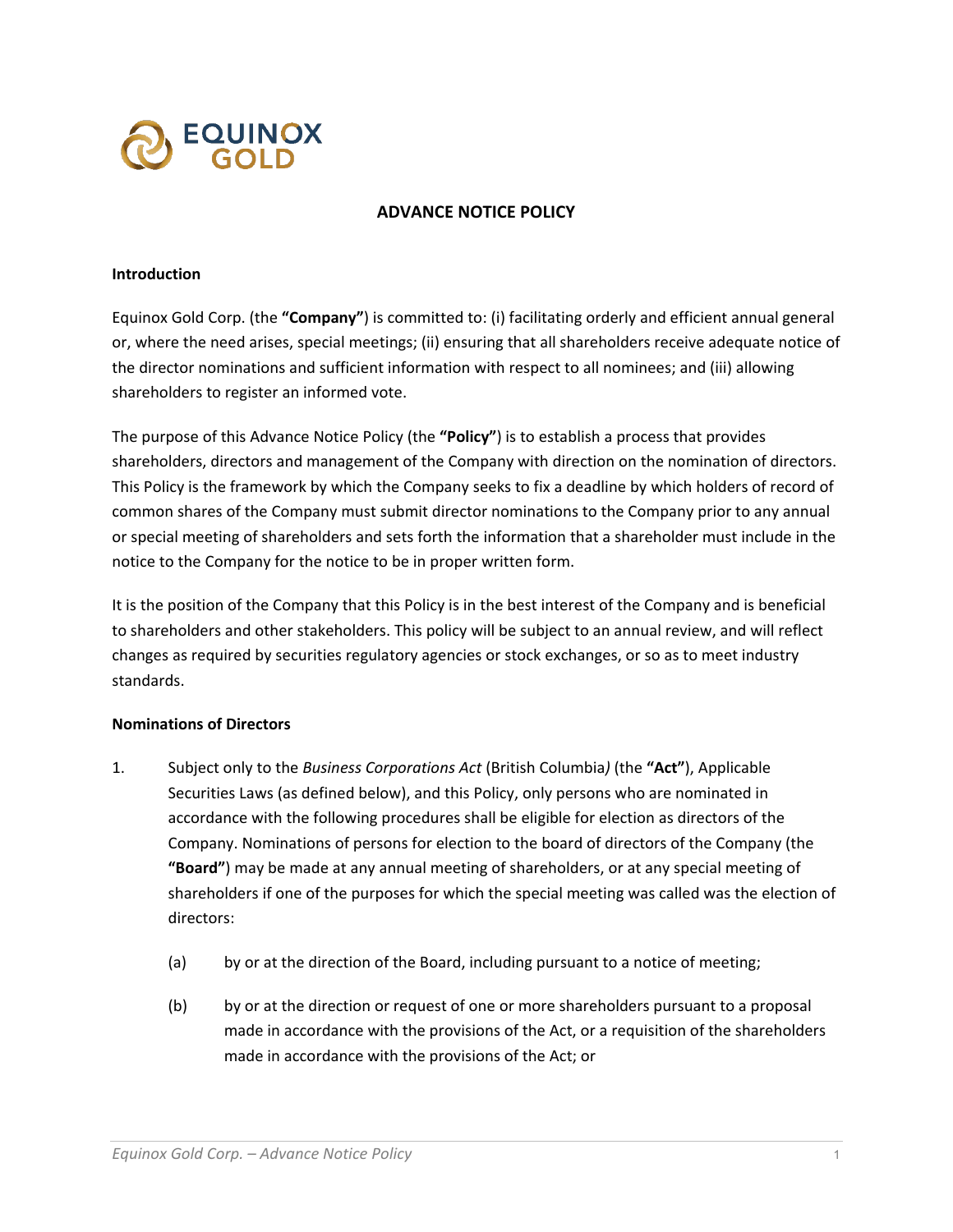- (c) by any person (a "**Nominating Shareholder**"): (A) who, at the close of business on the Notice Date (as defined below) and on the record date for notice at such meeting, is entered in the securities register as a holder of one or more shares carrying the right to vote at such meeting or who beneficially owns shares that are entitled to be voted at such meeting; and (B) who complies with the notice procedures set forth below in this Policy.
- 2. In addition to any other applicable requirements, for a nomination to be made by a Nominating Shareholder, the Nominating Shareholder must have given timely notice in proper written form to the Corporate Secretary of the Company at the principal executive offices of the Company in accordance with the provisions of this Policy.
- 3. To be timely, a Nominating Shareholder's notice to the Corporate Secretary of the Company must be made:
	- (a) in the case of an annual meeting of shareholders, not less than 30 days prior to the date of the annual meeting of shareholders; provided, however, that in the event that the annual meeting of shareholders is to be held on a date that is less than 50 days after the date (the **"Notice Date"**) on which the first public announcement (as defined below) of the date of the annual meeting was made, notice by the Nominating Shareholder may be made not later than the close of business on the tenth (10th) day following the later of: (i) the date of the public announcement (as defined below) of this Policy; and (ii) the Notice Date in respect of such meeting; or
	- (b) in the case of a special meeting (which is not also an annual meeting) of shareholders called for the purpose of electing directors (whether or not called for other purposes), not later than the close of business on the fifteenth (15th) day following the day on which the first public announcement (as defined below) of the date of the special meeting of shareholders was made.
- 4. To be in proper written form, a Nominating Shareholder's notice to the Corporate Secretary of the Company must set forth:
	- (a) for each person who the Nominating Shareholder proposes to nominate for election as a director (each a "**Proposed Nominee"**), the following:
		- (i) the name, age, province and country of residence of the person;
		- (ii) the principal occupation or employment of the person for the past five years;
		- (iii) the class or series and number of shares in the capital of the Company which are directly or indirectly controlled or which are directly or indirectly owned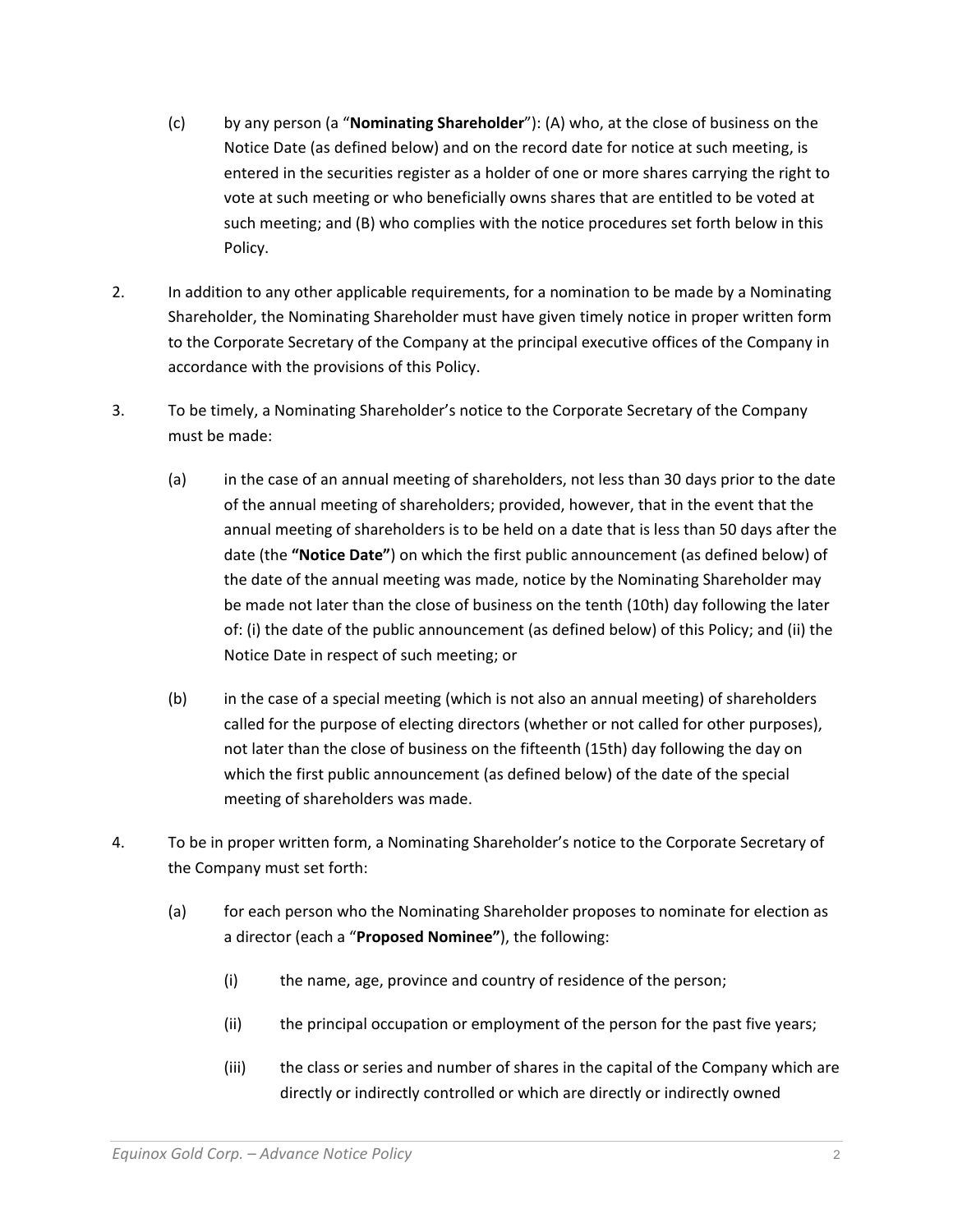beneficially or of record by the Proposed Nominee and his or her associates or affiliates as of the record date for the meeting of the shareholders (if such date shall have been made publicly available and shall have occurred) and as of the date of such notice;

- (iv) full particulars regarding any contract, agreement, arrangement, understanding or relationship (collectively, "**Arrangements**"), including without limitation, financial, compensation and indemnity related Arrangements between the Proposed Nominee or any associate or affiliate of the Proposed Nominee and any Nominating Shareholder or any of its Representatives (defined below); and
- (v) any other information relating to the Proposed Nominee or his or her associates or affiliates that would be required to be disclosed in a dissident's proxy circular in connection with solicitations of proxies for election of directors pursuant to the Act and Applicable Securities Laws.
- (b) for each Nominating Shareholder giving the notice and each beneficial owner, if any, on whose behalf the nomination is made, the following:
	- (i) the name of the person;
	- (ii) the class or series and number of shares in the capital of the Company which are directly or indirectly controlled or which are directly or indirectly owned beneficially or of record by such person as of the record date of the meeting of the shareholders (if such date shall have been made publicly available and shall have occurred) and as of the date of such notice;
	- (iii) full particulars regarding (A) any proxy or other Arrangement pursuant to which such person or any of its Representatives has a right to vote or direct the voting of any shares of the Company, and (B) any other Arrangement of such person or any of its Representatives relating to the voting of any shares of the Company or the nomination of any person(s) to the Board; and
	- (iv) any other information relating to such person or any of its Representatives that would be required to be disclosed in a dissident's proxy circular in connection with solicitations of proxies for election of directors pursuant to the Act and Applicable Securities Laws.
- 5. All information to be provided in a timely notice pursuant to paragraph 3 above shall be provided as of the date of such notice. If requested by the Company, the Nominating Shareholder shall update such information forthwith so that it is true and correct in all material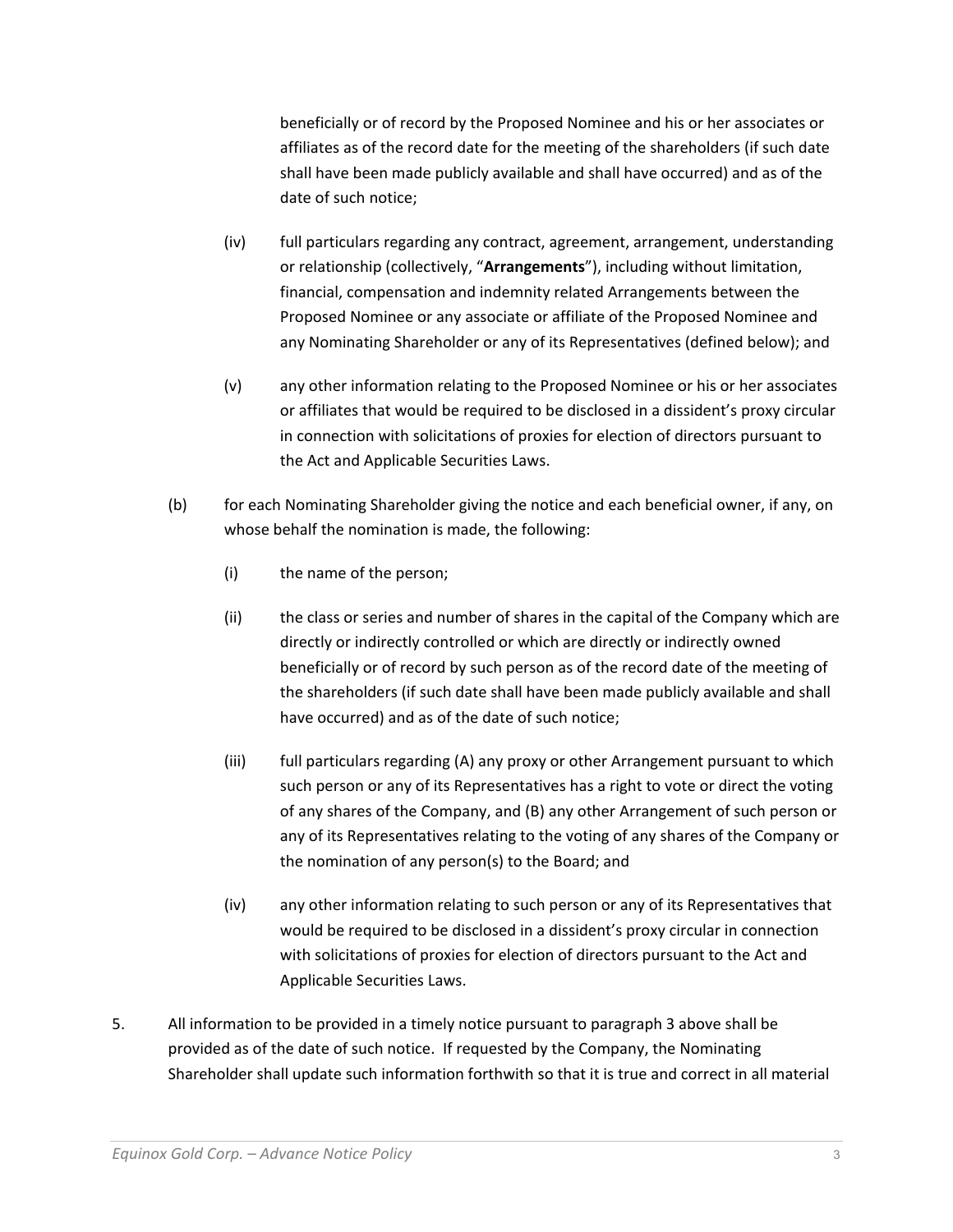respects as of the date that is 10 business days prior to the date of the meeting, or any adjournment or postponement thereof.

- 6. For greater certainty, paragraph 1 above shall be the exclusive means for any person to bring nominations for election to the Board before any annual or special meeting of shareholders of the Company. No person shall be eligible for election as a director of the Company unless nominated in accordance with the provisions of this Policy; provided, however, that nothing in this Policy shall be deemed to preclude discussion by a shareholder (as distinct from the nomination of directors) at a meeting of shareholders of any matter in respect of which it would have been entitled to submit a proposal pursuant to the provisions of the Act. The Chairman of the meeting shall have the power and duty to determine whether a nomination was made in accordance with the procedures set forth in the foregoing provisions and, if any proposed nomination is not in compliance with such foregoing provisions, to declare that such defective nomination shall be disregarded.
- 7. For purposes of this Policy:
	- (a) **Applicable Securities Laws** means the applicable securities legislation of each relevant province and territory of Canada, as amended from time to time, the rules, regulations and forms made or promulgated under any such statute and the published national instruments, multilateral instruments, policies, bulletins and notices of the securities commission and similar regulatory authority of each province and territory of Canada;
	- (b) **beneficially owns** or **beneficially owned** means, in connection with the ownership of shares in the capital of the Company by a person, (i) any such shares as to which such person or any of such person's Affiliates (as defined in the Act) owns at law or in equity, or has the right to acquire or become the owner at law or in equity, where such right is exercisable immediately or after the passage of time and whether or not on condition or the happening of any contingency or the making of any payment, upon the exercise of any conversion right, exchange right or purchase right attaching to any securities, or pursuant to any agreement, arrangement, pledge or understanding whether or not in writing; (ii) such shares as to which such person or any of such person's Affiliates (as defined in the Act) has the right to vote, or the right to direct the voting, where such right is exercisable immediately or after the passage of time and whether or not on condition or the happening of any contingency or the making of any payment, pursuant to any agreement, arrangement, pledge or understanding whether or not in writing; and (iii) any such shares which are owned beneficially within the meaning of this definition by any other person with whom such person is acting jointly or in concert with respect to the Company or any of its securities;